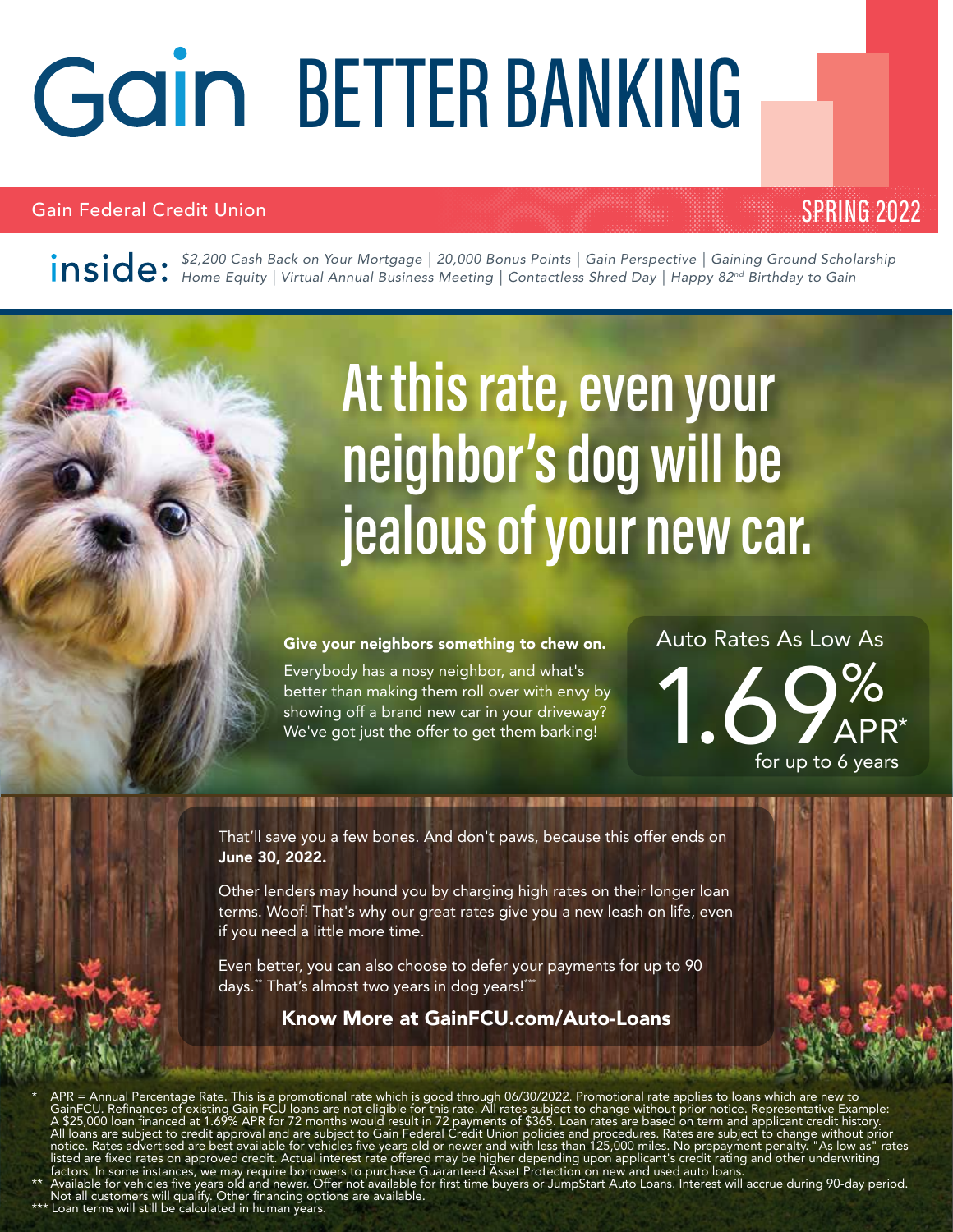

## Skip the FOMO<sup>1</sup> with up to \$2,200 Cash Back^ on your Mortgage.

YOLO!2 That's always a good reason to want to get a house of your own and to save money doing it. And we've got just the offer to make it happen:

#### Buy or refinance a home and take advantage of up to \$2,200 Cash Back^ on your mortgage closing costs.

That's a deal that will leave you saying WOW.3 Our Real Estate lending team takes the hassle out of the mortgage application process and is ready to help you take advantage of this offer before you start getting FOMO.<sup>1</sup>

TL;DR.4 It's a deal so good, you won't believe you're IRL.5

Ready to get started?

Call our team at (818) 846-1710, visit a branch, or apply using our Online Mortgage Center.

Fear Of Missing Out

You Only Live Once

*䢷䢶䢳䢴䢢䢢䢹䢷䢳䢴䢢䢢䢵䢶䢷䢳䢢䢢䢴䢵䢶䢷*

<sup>VALID</sup> 99/99

Gain FCU

Gain

This is not an acronym; it's just how you spell "wow."

4 Too Long; Didn't Read<br>^ Gain Federal Credit Union will pay your closing costs up to \$2,200 on First Mortgage loans for a purchase or refinance. Offer not valid for refinance of<br>^ Gain Federal Credit Union will pay your c

## **Get Up To 20,000 Bonus Points!\***

PLATINUM REWARDS

Don't have Platinum Rewards? Apply Now at GainFCU.com/Rewards.

mostercord.

Consolidate debt and get rewarded with 1% of the total amount transferred.\*

Not only will you get rewarded with a low monthly payment, you'll also earn points redeemable for cash! And as always, our Platinum Reward Mastercard® has NO BALANCE TRANSFER fees.

#### More Features

- 1% Cash Back Rewards on purchases\*\*\*
- 2% Cash Back Rewards on gas and grocery purchases\*\*\*
- Special Savings for Benefits Plus<sup>®</sup> Members
- NO Annual Fee
- NO Balance Transfer Fee
- NO Cash Advance Fee
- NO Foreign Transaction Fee
- Easy point redemption in Online Banking

Franch Bonus Points - Earn 1 Bonus Point per dollar transferred on qualifying balance transfers up to \$20,000 (1 point equals 1% Cash Back). A qualifying balance transfer is<br>funds transferred from your Gain FCU Platinum Re

4.99% Introductory Rate on

Balance Transfers

APR\*\*

period expires, the APR will increase to the new, non-discounted rate on the first day of the billing cycle.<br>\*\*\* Earn 1 point (points are also referred to as "Cash Back". 1 point equals 1% cash back) per dollar spent for n

### (818) 846-1710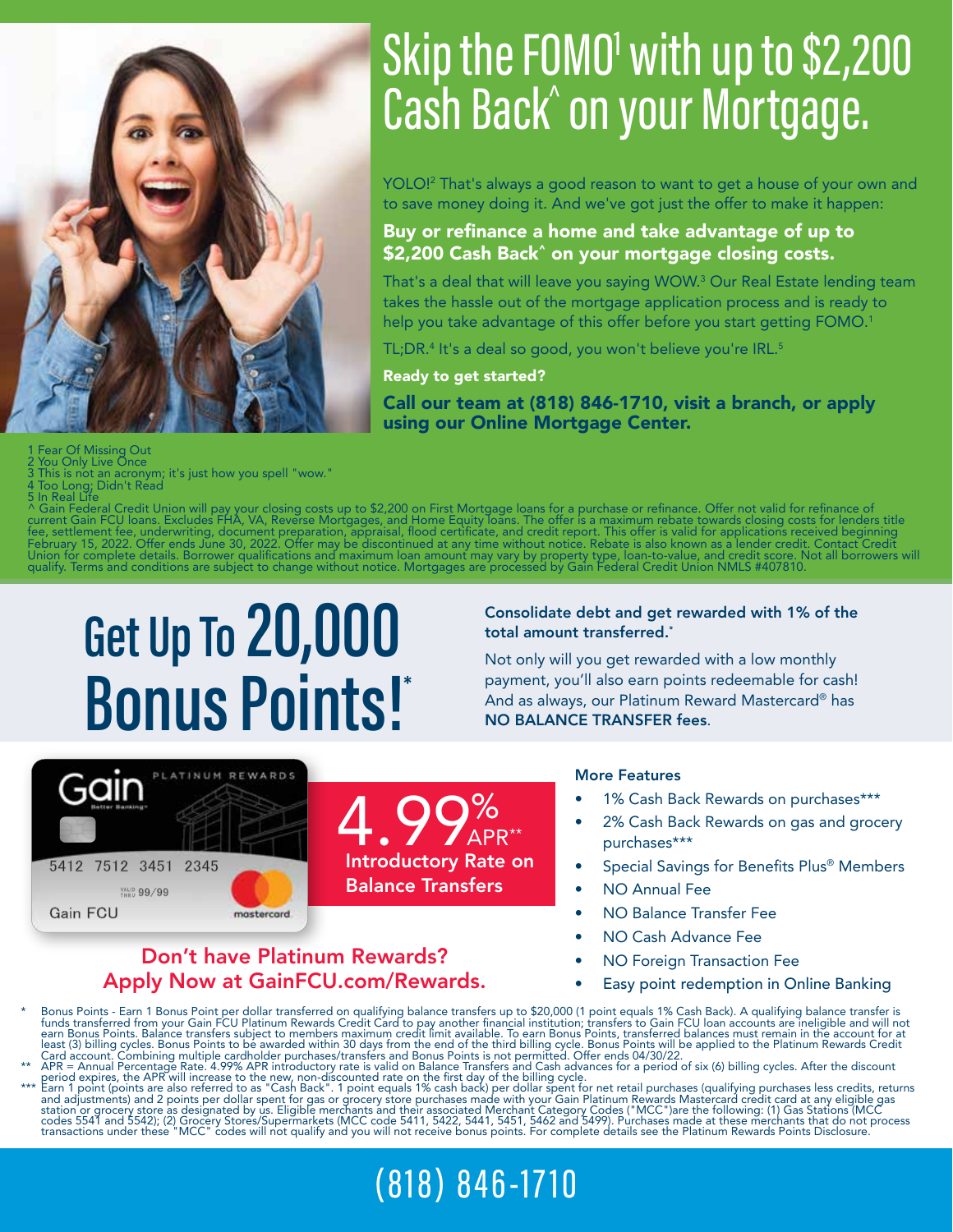# **GAIN** PERSPECTIVE

Gain is proud to offer a series of seminars to enrich your financial knowledge. Come take advantage of these FREE presentations so we can pass our knowledge to you and help answer some of your basic financial questions… and maybe a few toughies as well. All seminars will be held at our Burbank Branch located at 1800 W. Magnolia Boulevard.

#### Thursday, April 14 | 6:00 pm - 7:00 pm Home Buying



Presenter: Yolanda Hawkins, NMLS #1072653 We will cover everything you need to know

about buying a home and answer some of the most frequently asked questions about home ownership.

#### Thursday, May 12 | 6:00 pm - 7:00 pm Understanding your Credit Score



Presenter: Brock Collins

With credit scores being made up of so many different factors, learn how to understand your score and the different strategies to help benefit you.

#### Thursday, June 9 | 6:00 pm - 7:00 pm

Usage of Home Equity



Presenter: Karissa Corona, NMLS #1166238

We will be discussing the main difference between a Home Equity Line of Credit and a fixed Home Equity loan and the benefits of each.

#### Monday, May 2 | 5:30 pm - 6:30 pm Budgeting and Goal Setting



Presenter: Shelby Rothman Hall, Hodges & Associates\*

With some upcoming goals that you have in mind, come learn how to strategically budget and set goals to improve your financial situation.<br> **M** HALL, HODGES & ASSOCIATES

family financial solutions

#### Wednesday, May 25 | 6:00 pm - 7:00 pm Understanding Car Insurance for Teens



Presenter: Cheryl Jacobson Chase from State Farm**®**

Your teen is driving, now what? Learn about ways to save money on insurance and how to prepare your young driver for the road.

#### Thursday, June 23 | 6:00 pm - 7:30 pm Perils of Fraud



Presenter: Yvonne Boutte

Learn about different fraud scams, how to avoid fraud, and what to do if you have been a victim of fraud.

#### **Know More and register for these and future seminars at GainFCU.com/Seminars**

\* Securities offered through Registered Representatives of Cambridge Investment Research, Inc., a Broker/Dealer. Member FINRA/SIPC. Advisory services through Cambridge Investment Research Advisors, Inc., a Registered Investment Advisor. Cambridge and Hall, Hodges & Associates, Newport Advisory, and Gain Federal Credit Union are not affiliated. Nondeposit investment products are not guaranteed by the credit union, not insured by the NCUA, and may lose value.



www.GainFCU.com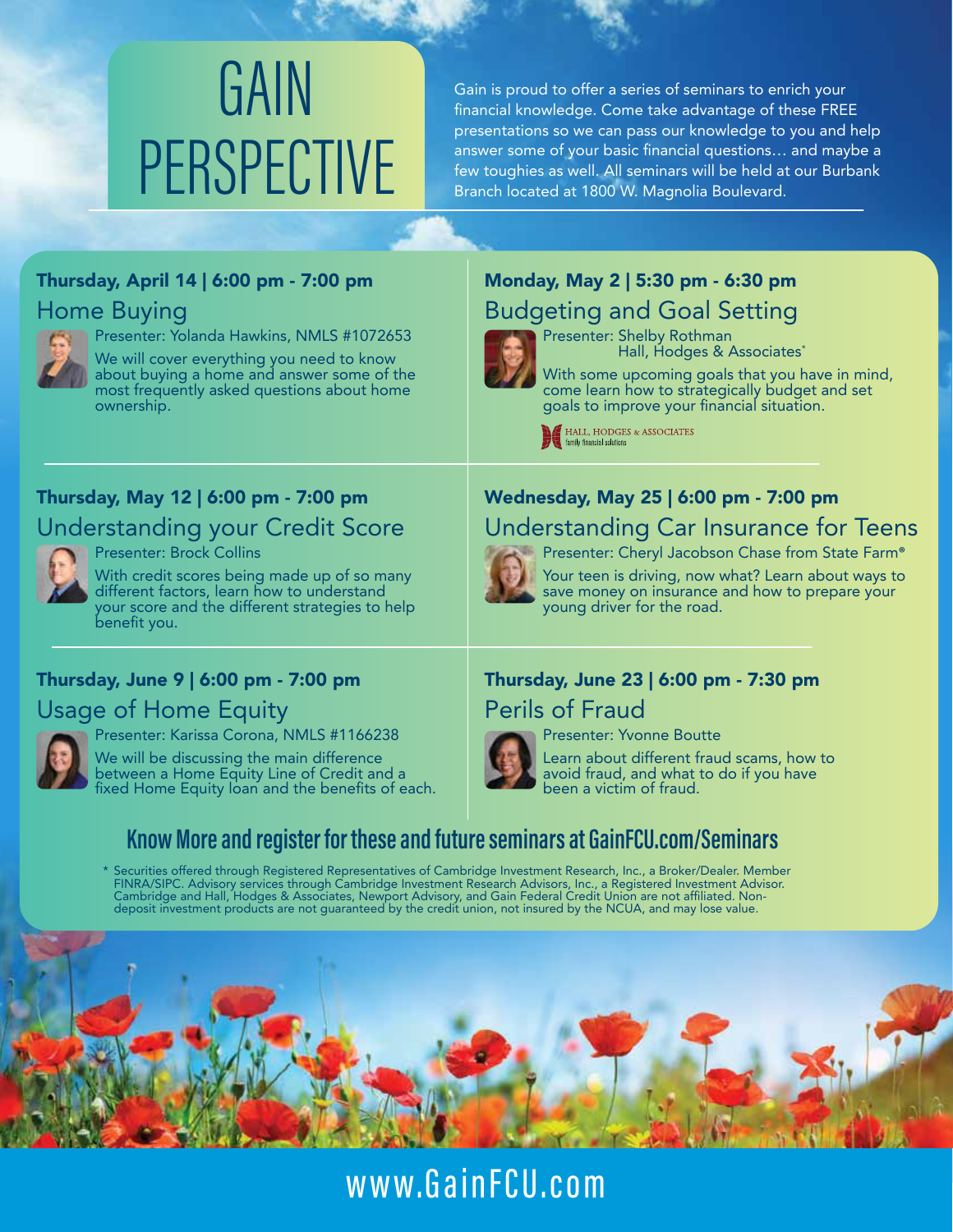# INTRODUCING THE GASINING GROUND SCHOLARSHIP

Gain is proud to present the Gaining Ground Scholarship Program. Meant to lend a helping hand and offset education costs for multiple families, Gain will be awarding numerous winners with amounts up to \$2,000. Each year, Gain will be contributing \$14,000 in scholarship awards.

For years, Gain has been Burbank's leading provider of teen financial literacy. The Gaining Ground Scholarship Program is a continuation of Gain's renowned Independent Advantage financial literacy program for teens. We look forward to contributing to the continued education of our Independent Advantage alumni and students all across our community.

#### Independent Advantage Testimonials

Awesome! My son really enjoyed doing the Independent Advantage program, and it made him really think about money in a different way. It wasn't abstract; it was very real. He will be thrilled to apply for this.

Wendy, Parent

Both of my children attended the IA classes and learned life skills that they were much more apt to hear from GAIN than from their parents. It was how to maintain an account, how to balance a checkbook, the difference between a credit card and a debit card. I appreciate the effort GAIN puts into educating the youth of our community, and we are lifelong members.

I took the Independent Advantage Program three years ago and still utilize all the knowledge provided in these courses. It allowed me to build my credit, learn financial responsibility, and I can say with certainty, I am much more comfortable with the world of economics. Super fun classes that cover what general education doesn't!

Jennifer, Parent Emma, Student

To Know More and apply, visit GainFCU.com/Scholarship.

### It's time to Gain Better Banking.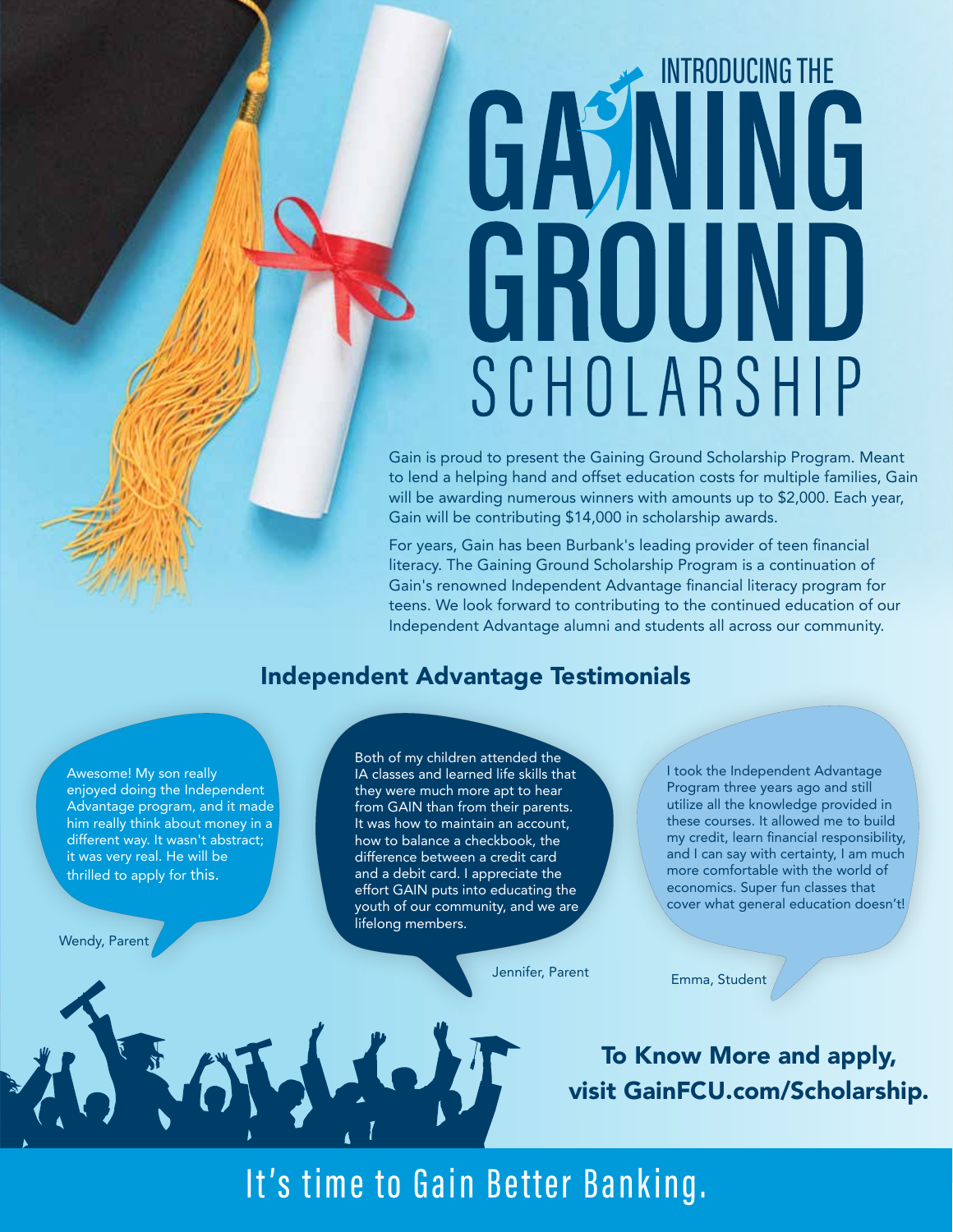**BTW1 ... Home Improvements Jealous Neighbors**

**Express Home Equity Loan** 

Rates As Low As

 $2.75%$  home improvement expenses. APR\*

**Home Equity Line of Credit** 

 $2.99%$ APR\*\* Rates As Low As

The low payment solutions for your



Call (818) 846-1710 and ask for Karissa! NMLS #1166238

Commander

1 By The Way<br>
\* APR = Annual Percentage Rate. Express Home Equity Loan rates are based on term and applicant credit history. All loans are subject to credit approval<br>
\* APR = Annual Percentage Rate. Express Home Equity Loa



## Virtual Annual Business Meeting

We cordially invite all members to attend our 2022 Annual Business Meeting.

The meeting will be held virtually via Zoom. Registration is mandatory for attendance and can be arranged at GainFCU.com/2022-Annual-Meeting.

Wednesday, April 27, 2022 at 6:00 pm PT.

Election results will be announced at this time.